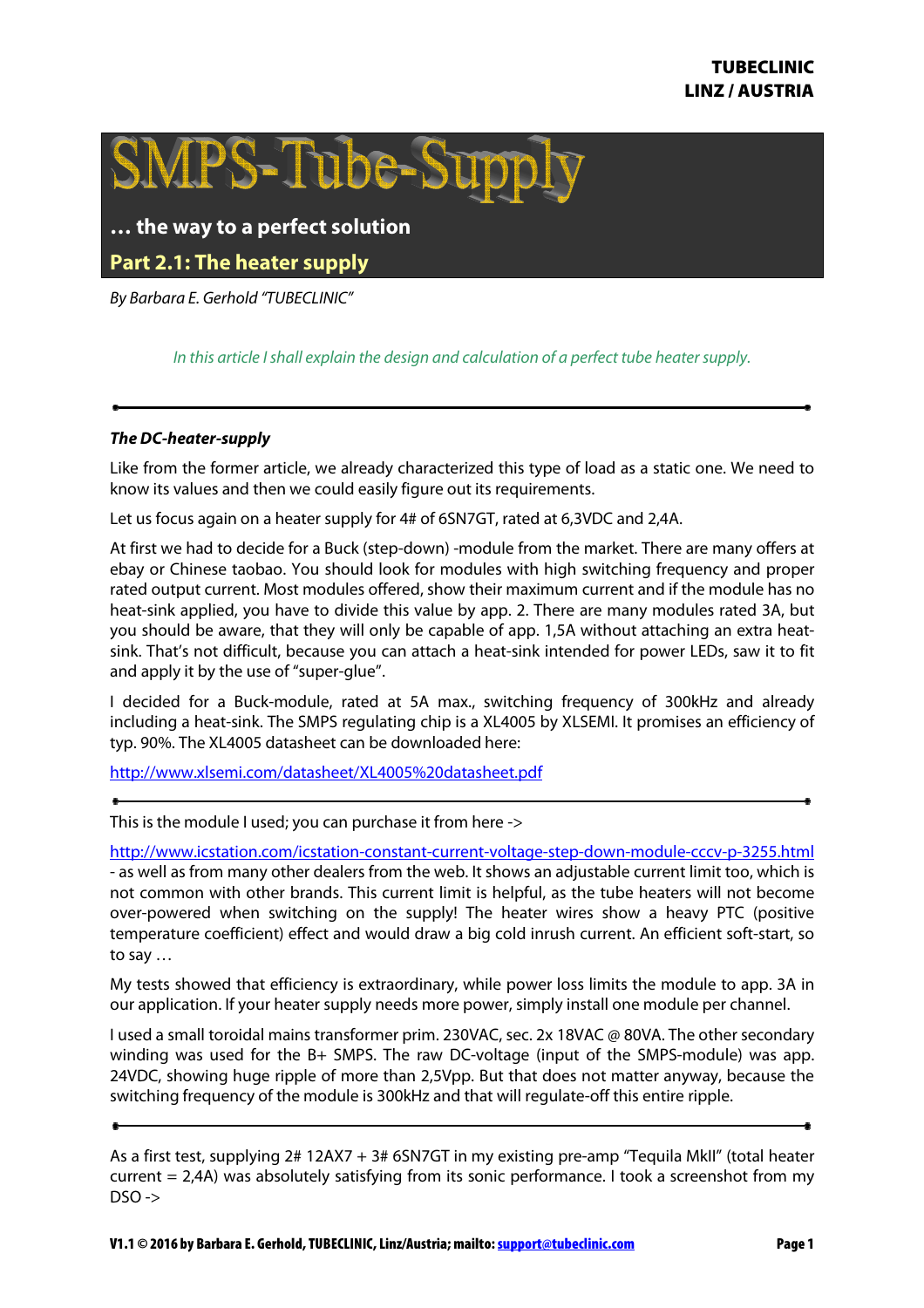

Because some (though inaudibly small) residues of the switching could be found too at the plate of the first triode when idling, I needed to reduce the ripple at the output. So the next step was to build an additional filter. I decided to use a small piece of FR4 (raw PCB material) to place the rectifier, the module and the additional output filter on it. You can see the finished part from this picture ->



The module is at the left side. I installed 4# 1.000V/10A diodes (10A10) for the bridge rectifier (top right). Not really necessary that big, but I had them on hand. They have stiff leads too, which compliments this way of building. Max. ripple current calculation required 2.100µF at the input filter. I installed 3# 1.000µF/35V (Panasonic type FR). The additional filter (bottom right) is built of 2# 100µF/25V Nichicon + ring-choke 100µH/3A + 100nF/100V MKT + 2# 100µF/25V Nichicon. Configuration therefore is C-L-C. After making some tests I found out, that only 1# of the 100µF/25V in front and in behind of the choke would have done it too, but there was enough space to place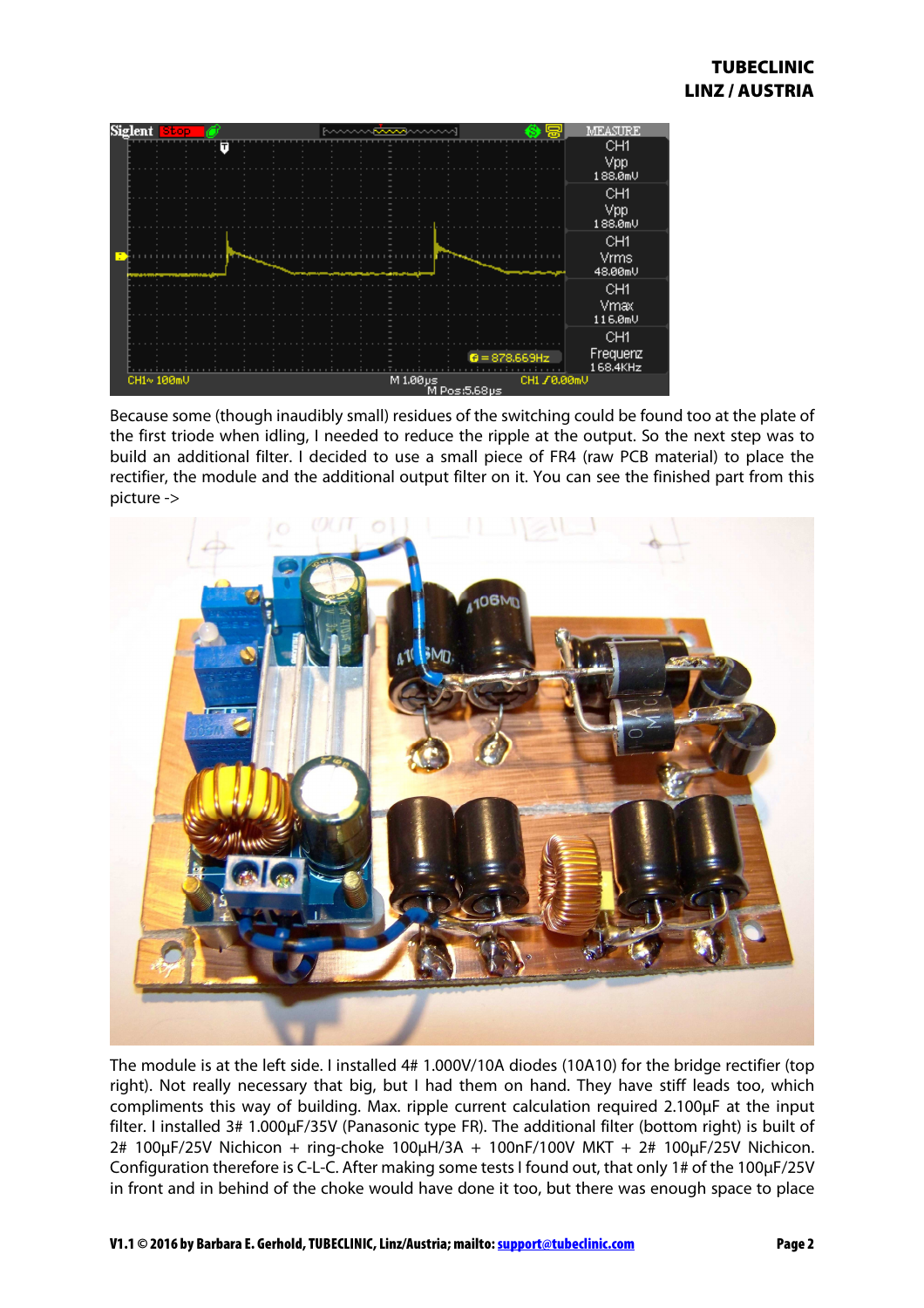them. The MKT foil cap helps widely with reducing the small but high frequent spikes found prior without the additional filter.

Please remind the grooves I cut to the FR4 board: They are necessary to separate both GND-planes. As you can see, the copper foil was used as a ground-plane. Because there is a current sensing resistor of 20mΩ in between both of the module's GND, both input-GND and output-GND have to be separated! This groove was milled by hand with my Dremel MotoTool. The holes for the fixing screws were separated too for to isolate them …



I took a screenshot of the resulting heater-SMPS too ->

The situation is 6,3VDC, residual ripple is 0,4mVrms @ 300kHz and load current is 2,46ADC. Current limit was set to 2,6ADC.

## **This the final schematic of the heater supply like from the above picture:**

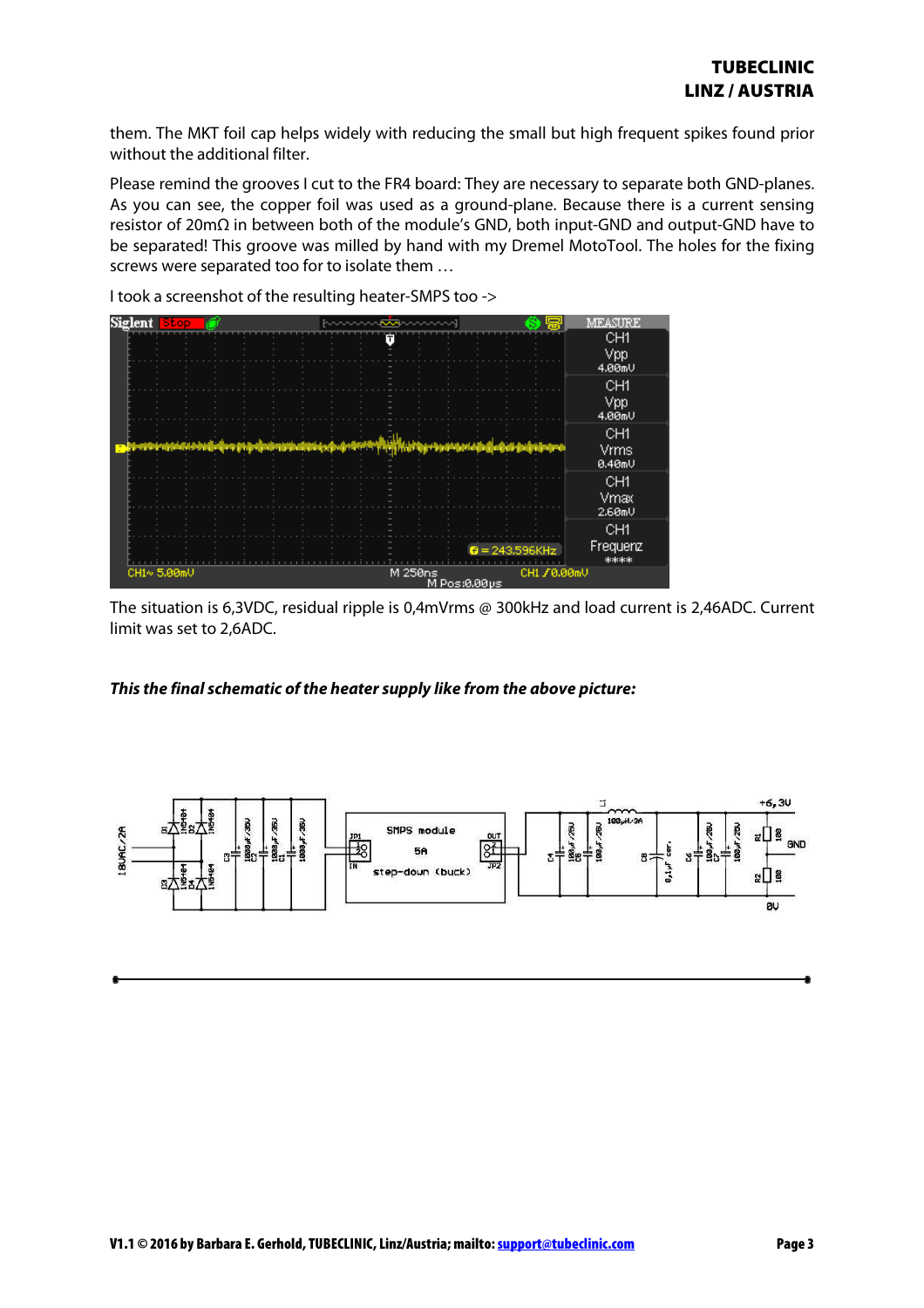## **The calculation of the additional filter:**

The bare module showed a residual ripple of app. 125mVrms @ 2,46ADC. Inside the module, a ringchoke of unknown value (33µH ???) and an el.cap of 470µF/35V are installed. So I decided to make the el.cap bigger in first place. That reduced the ripple to app. 70%. Now I had to calculate a choke, which is able to drop the ripple. That was not so easy, because Nichicon does not publish data of peak ripple current for their KZ series nor their up-rating for bigger frequency than 120Hz. Tan δ of these el.caps is shown as 0,12 for 25VDC rated voltage. So I could calculate the ESR (equivalent series resistance) as per ->

$$
ESR = \frac{\tan \delta}{2\pi fC} \tag{1}
$$

The result for ESR = 1.59 $\Omega$  per 1# 100µF, therefore 0,8 $\Omega$  for two pieces. In the real world, the ESR will be somewhat better, but I calculated from 120Hz-figures published by the manufacturer.

The foil cap will even lower this value, but it shall not be considered in this calculation. Now we need a choke, which is able to drop "99%" of the ripple in front of 0,8Ω @ 300kHz.

The formula reads ->

$$
X_L \ge 100 \cdot ESR \tag{2}
$$

where XL is the impedance of the choke.

Resulting in 0,8 $\Omega$  \*100 =  $\underline{80\Omega}$  @ 300kHz. The inductance of a choke is

$$
L = \frac{X_L}{2\pi f} \tag{3}
$$

inserting X<sub>L</sub> as 80  $\Omega$  and f = 300kHz we find L  $\geq$  42.4uH. OK – a ring choke of 100uH/3A was on hand, so I used it.

Finally my additional C-L-C filter showed ->

2# 100µF/25V Nichicon + ring-choke 100µH/3A + 100nF/100V MKT + 2# 100µF/25V Nichicon

Using other el.caps than the mentioned ones will need other values, therefore carefully calculate their ESR and the needed choke.

Internal impedance Zi plays a minor role because we have to face no variation in load current.

Anyway - it can be calculated as:

$$
Zi = \frac{U_{id} - U_{fl}}{I_{fl} - I_{id}}
$$
\n
$$
\tag{4}
$$

- where index id denotes voltage resp. current at idling only and index fl denotes voltage resp. current at full load.

My assembly measured -> (6,45V – 6,3V) / (2,46A – 0A) = 0,15V / 2,46A ->  $Zi =$  app. 0,06Ω totally

BTW – you can download for free a program which calculates all needed power stage parameters for SMPS design from the Texas Instruments (TI) website. Its name is "Power Stage Designer $^{TM}$  Tool". You can find it here ->

http://www.ti.com/tool/powerstage-designer?keyMatch=power stage designer&tisearch=Search-EN-Everything